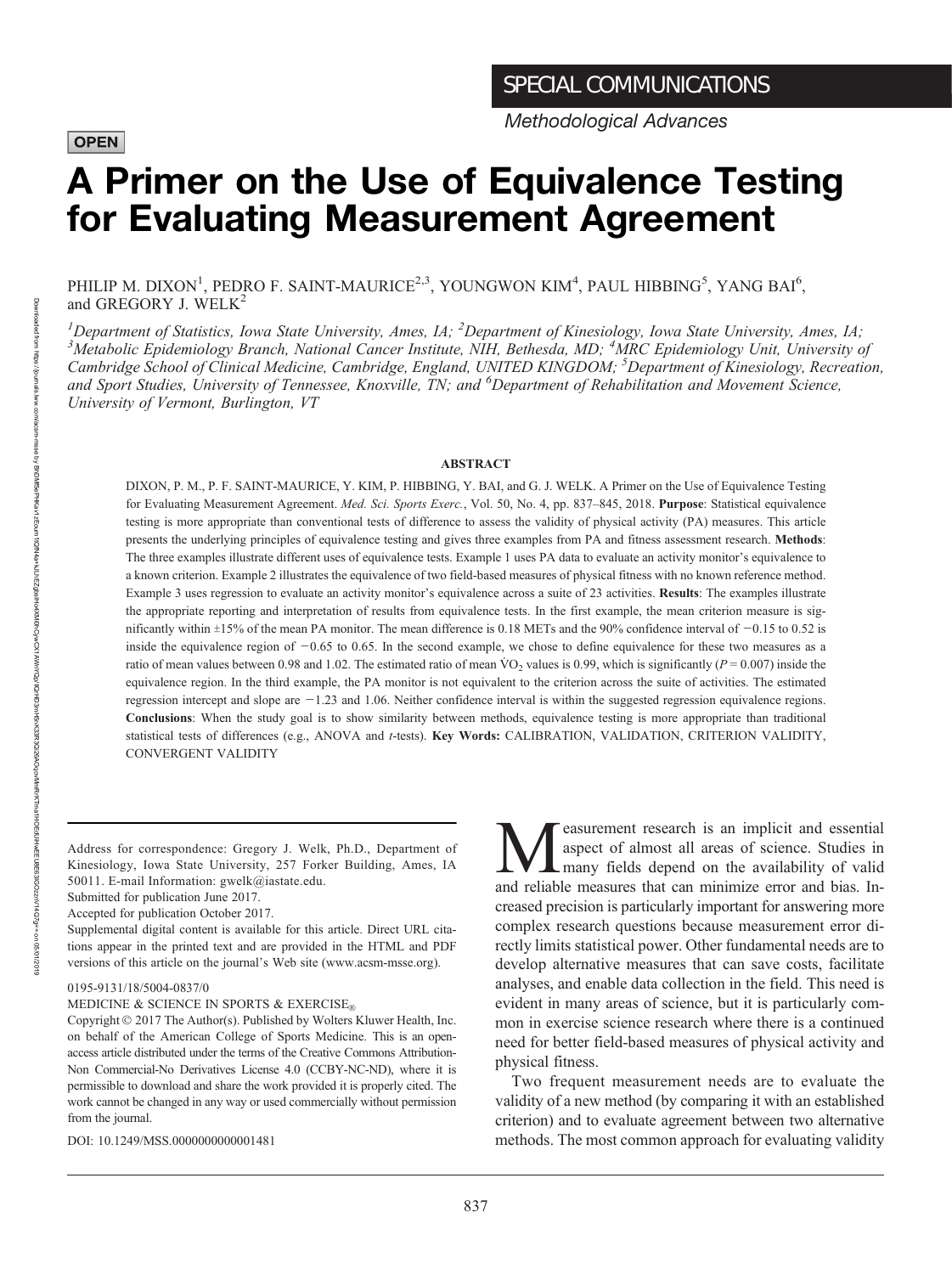and measurement agreement has been the Bland–Altman method, which enables error and bias to be visualized across a range of scores (1). These established principles of evaluating agreement (2,3) have clearly advanced measurement research, but a limitation is that it does not enable the degree of agreement to be directly quantified. To address this, researchers routinely use standard statistical tests of mean differences (e.g., ANOVA, t-tests) to test the absolute differences between measures. However, this is a fundamentally flawed approach because these tests are designed to detect differences, not equivalence. Failure to reject the null hypothesis of ''no difference'' does not necessarily provide evidence of equivalence. Because of the nature of difference tests, studies with large samples are more likely to find statistically significant ''differences'' leading to conclusions that two measures do not agree. The opposite problem is more troubling, because smaller samples are less likely to detect differences, which ultimately leads to erroneous conclusions that a measure is ''valid,'' that is, that two measures agree. Tests of mean difference are common in various lines of measurement agreement research, but that does not make them correct.

Previous articles have called for the use of more appropriate analytical methods when studying the measurement properties of physical activity/fitness assessment tools (4,5). In this article, we describe the use of ''equivalence testing'' as a more appropriate method for evaluating agreement among measures. A number of articles by our team have used this approach (6–15), but detailed descriptions of the methodology are needed to facilitate broader adoption. The statistical principles underlying equivalence testing will first be provided followed by examples of applications in exercise science research.

### GENERAL PRINCIPLES OF EQUIVALENCE TESTING

Equivalence testing has been developed as a statistical approach to directly provide empirical ''evidence of equivalence," rather than implying "no evidence of differences" between different measurement tools. In performing an equivalence test, the traditional null and alternative hypotheses are reversed, meaning the null hypothesis is that two methods are not equivalent (i.e., the difference between them is large). Thus, if the observed difference is sufficiently small, that null hypothesis is rejected in favor of the alternative, that the difference is considered (on subject-matter grounds) to be equivalent to 0.

An immediate complication is that a reversed null hypothesis of ''not zero'' is practically impossible to reject, because normal variability will almost always lead to some degree of difference between two measures, regardless of whether that difference has practical significance or not. Thus, for equivalence testing, the user must define an equivalence region, which is defined as the set of differences between population means that are considered equivalent to zero. Because we focus on the difference of population means, the methods we describe evaluate what is called average equivalence in the equivalence testing literature (16, pp. 314–315).

Choosing and justifying the equivalence region is one of the most difficult aspects of an equivalence test. The equivalence region may be specified in absolute terms (e.g., two methods are equivalent when the mean for a test method is within 5 units of the mean for a reference method) or in relative terms (e.g., two methods are equivalent when the mean for a test method is within 10% of the reference mean). In either case, the magnitude (5 units, or 10%) is selected either on the basis of prior evidence on the clinical or practical importance of the value or somewhat arbitrarily by the investigators. Our suggestions for various types of studies are discussed later.

If equivalence is specified as a test mean within 5 units of the reference mean, the equivalence region for the difference in means ( $\delta$ ) is  $-5^{\circ} < \delta < 5$ . The null hypothesis for our equivalence test is that the difference is large, either  $\delta \leq -5$ or  $\delta \geq 5$ , and the alternative hypothesis is that  $-5 < \delta < 5$ . There are many different statistical methods to test the equivalence null hypothesis (16), and we present two, the two one-sided tests (TOST) method and the confidence interval method.

**TOST method.** In the TOST method (17), the null hypothesis of nonequivalence, either  $\delta \le -5$  or  $\delta \ge 5$ , is divided into two one-sided null hypotheses: Ha:  $\delta \le -5$  and Hb:  $\delta \geq 5$ . Each hypothesis, Ha and Hb, is tested by a onesided test at level  $\alpha$ . The null hypothesis of nonequivalence is rejected at level  $\alpha$  only if both one-sided null hypotheses (Ha and Hb) are rejected at level  $\alpha$ . The larger of the P values for these individual one-sided tests of Ha and Hb is the P value for the test of the overall null hypothesis of nonequivalence, which follows from the intersection–union method for constructing a statistical test. This method says that if a null hypothesis can be written as a union of two parts, for example,  $\delta \le -5$  or  $\delta \ge 5$ , it can be tested at a significance level of  $\alpha$ , for example, 5%, by testing each part



FIGURE 1—Rejection regions for the two one-sided t-tests and for the equivalence test. The equivalence region is  $l$  to  $u$ . Ha is the hypothesis that Ha :  $\delta$  < l and Hb is the hypothesis that Ha :  $\delta$  > u. The equivalence null hypothesis, Hequiv, is that Ha :  $\delta$  < l or  $\delta$  > u. Each line segment shows the set of observed differences for which that null hypothesis is rejected.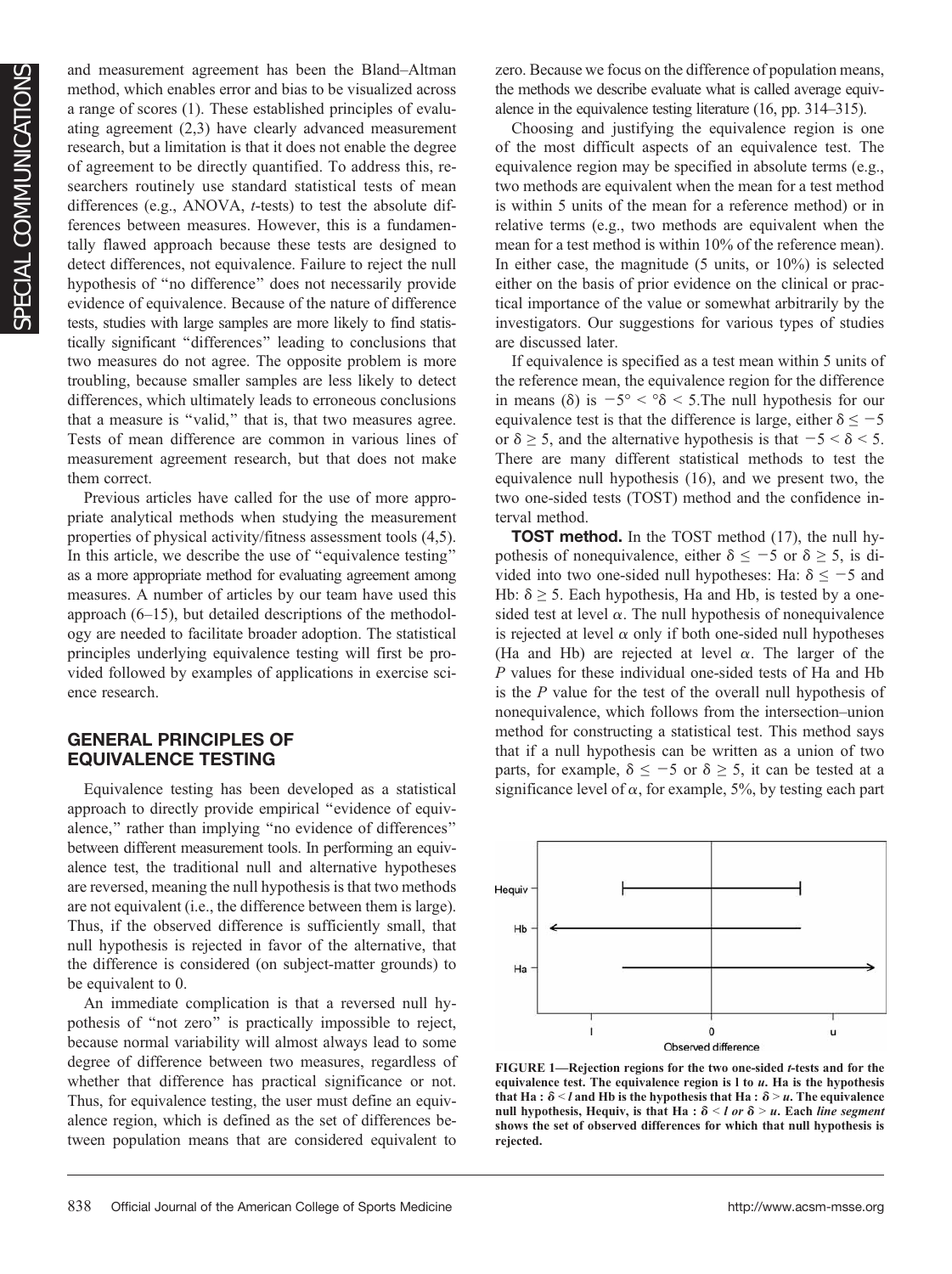at level  $\alpha$  (18). In other words, it is not necessary to report the P values from each one-sided test, because the overall null hypothesis test has a single  $P$  value, which is equal to the larger of the two one-sided  $P$  values.

This test procedure is illustrated in Figure 1A. The onesided test of Ha:  $\delta \le -5$  rejects Ha when the observed difference is sufficiently larger than  $-5$ , that is, any value along the right-pointing arrow. The one-sided test of Hb:  $\delta \geq$ 5 rejects Hb when the observed difference is sufficiently smaller than 5, that is, any value along the left-pointing arrow. The rejection region for a statistical hypothesis test is the set of observed differences for which the test rejects the null hypothesis. The rejection region for the equivalence test contains the observed differences around 0 that are in both one-sided rejection regions.

Figure 1 also shows that the TOST approach is conservative in the sense that a test with a type I error rate of 5% will actually reject the null hypothesis at a probability somewhat less than 5%. This can be seen by considering the one-sided test of Ha, carried out at  $\alpha = 0.05$ . This means that there is a 5% probability of finding an observed difference in the rejection region for Ha when the true difference is exactly  $-5$ . Because the rejection region for the two-part equivalence test is a subset of the rejection region for Ha, the probability of finding an observed difference in the rejection region of the equivalence test is less than 5%. Hence, the true type I error rate of a nominal 5% equivalence test is something less than 5%.

This conservative characteristic of equivalence testing can lead to an interesting property of the TOST method when the SE of the estimated difference is large. When the SE is large, the rejection region for test Ha may only include large positive values and the rejection region for test Hb may only include large negative values of the observed difference, such that there is no overlap between the two one-sided rejection regions and, consequently, no rejection region. Figure 1 illustrates this situation. This situation has sometimes been seen as a fallacy of the TOST approach, which can be avoided by more complicated test methods (18). However, we consider this interpretation of the TOST results to still be reasonable. It makes scientific sense; if the difference is poorly estimated (large SE), it does not seem reasonable to claim confidently that the difference is close to 0.

**Confidence interval method.** A second view of an equivalence test is based on the confidence interval for the difference in means. Comparing the equivalence region and a confidence interval for the difference in means provides information on the P value of the TOST equivalence test. The null hypothesis of nonequivalence is rejected at level  $\alpha$ if the  $100(1 - 2\alpha)$ % confidence interval for the difference in means lies entirely with the equivalence region. This is somewhat unintuitive, because the  $\alpha$  level of the equivalence test differs from the confidence level of the confidence interval. For example, if we are interested in an  $\alpha = 5\%$  test of equivalence (often called 95% equivalence testing), we

would calculate a 90% confidence interval for the difference in means. When the equivalence region is  $-5$  to 5, we would reject the null hypothesis of nonequivalence and claim evidence of equivalence if the 90% confidence interval was  $-4$  to 2,  $-3$  to  $-1$ , or 2.9 to 4.9. We would not reject the nonequivalence null hypothesis if the 90% confidence interval was  $-7$  to  $-3$ , or  $-6$  to 2, or  $-10$  to 10. In all three of the nonreject cases, the confidence interval includes values outside the equivalence region.

This ability to conduct a test by calculating a confidence interval makes it possible to easily test equivalence even when a study has a complicated design. All that is necessary is that you can obtain an appropriate 90% confidence interval for the difference in means. That confidence interval is then used to test equivalence at  $\alpha = 5\%$ . For example, a study of youth activity may include multiple classes in multiple schools. Classes and schools are usually considered random effects, so the statistical model for comparing two measurement methods is a mixed model. Most mixed-model software does not easily compute a one-sided test of the difference in means  $= 5$ . However, it is easy to get a 90% confidence interval for the difference from mixed-model software.

Methods and assumptions. The methods and assumptions for equivalence testing depend on whether a surrogate measure is compared with a known reference value (i.e., criterion measure). When there is a known reference value, the equivalence region can be expressed as a mean response or a difference from the reference method mean. In this case, the bounds of the equivalence region are known exactly on the scale of the response variable. For example, if a reference value is known to be 120, an equivalence region could be defined as 105 to 135 if it were known that deviations of 15 units had little to no practical importance. Or, the equivalence region could be defined as  $\pm 10\%$  of the reference value, that is, 108 to 132, for a reference value of 120 if it were known that deviations of 10% had little to no practical importance. In both cases, the bounds of the equivalence region are known exactly because the reference value, or the mean for the reference method, is presumed to be known exactly.

Applying the relationship between TOST and the confidence interval for the mean difference, the surrogate measurement would be considered equivalent to the reference at  $\alpha = 0.05$  if the 90% confidence interval for the surrogate measurement fell entirely inside the known equivalence range. If the data are paired, for example, simultaneous measured by the surrogate and reference methods, the analysis would start by estimating the differences between the surrogate measurement and the constant reference value for each individual. The paired-data confidence interval for the mean difference would be compared with an equivalence region that is expressed in terms of the difference between the two methods. If a deviation of 15 units was considered to be of no practical importance, the surrogate method would be considered equivalent to the reference at  $\alpha = 0.05$  if the 90%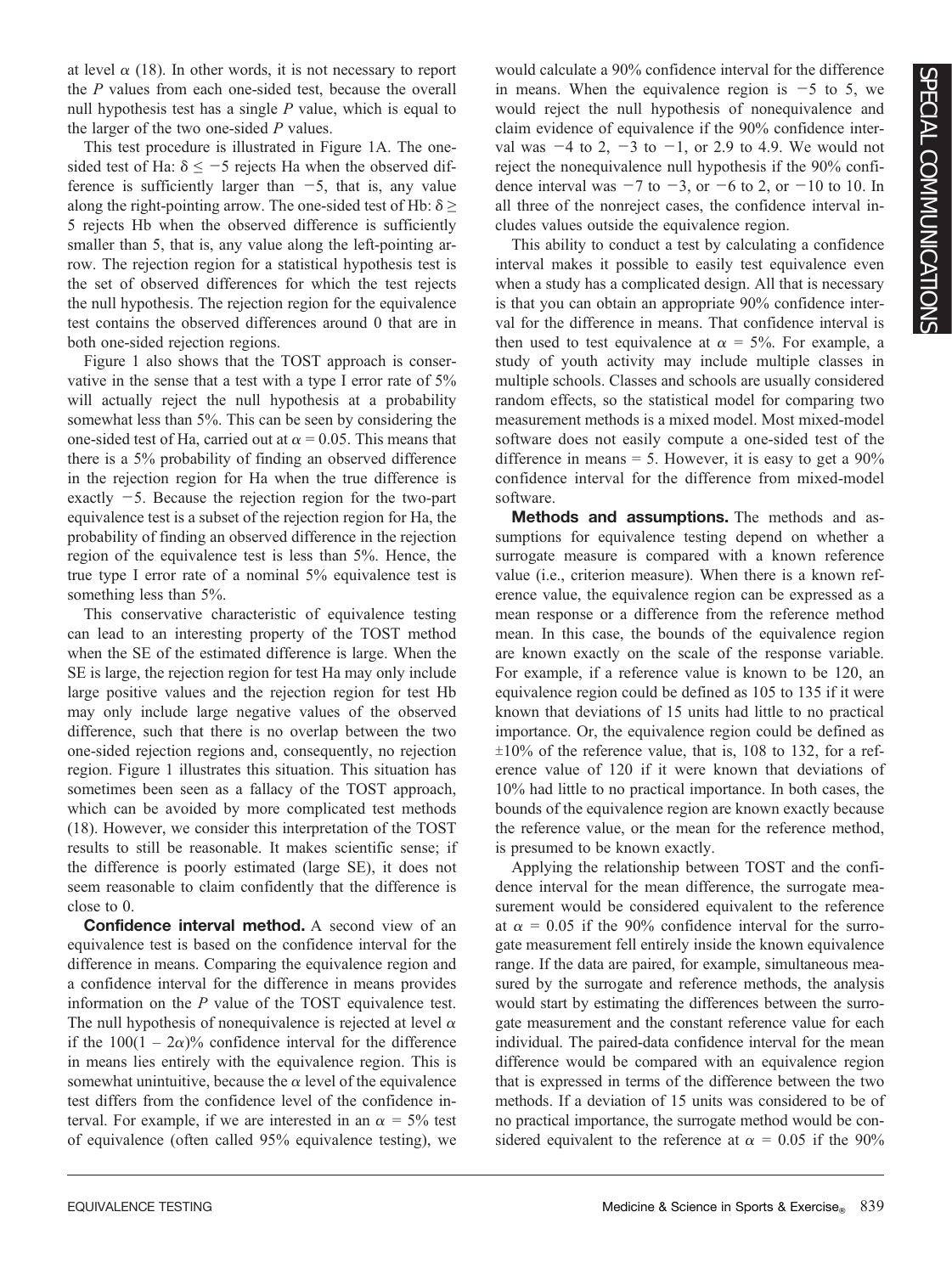confidence interval for the difference fell entirely within the range from  $-15$  to 15.

Slightly different approaches are needed when neither method can be treated as an accurate reference. When the equivalence region is specified in absolute terms, for example,  $-15$  to 15, the equivalence test is conducted similarly, on the basis of a confidence interval for the difference in means, using a two-sample or paired-data method, depending on the design. The analysis is more difficult if the equivalence region is expressed as a percent error (i.e., standardized difference between the two measures). As before, we wish to show that the mean responses for method A and method B are within 10% of each other. This specification has two interpretations:  $\mu_A > (1 - 0.1)\mu_B$  or  $\mu_A < (1 + 0.1)\mu_B$ . Because neither "method A" nor "method B" is a criterion measure, we need to make sure that "within 10%" means the same thing for both  $\mu_A/\mu_B$  and  $\mu_B/\mu_A$ . The first interpretation above specifies the equivalence bounds as  $0.9 <$  $\mu_A/\mu_B$  < 1/0.9; the second specifies the bounds as 1/1.1 <  $\mu_A/\mu_B$  < 1.1. The choice is arbitrary but has little practical importance for a 10% difference because the two specifications of within 10% are very similar. They are more different for ''within 20%'' and even more different for ''within 50%.'' For illustration, we will adopt the first specification of "within 10%":  $0.9 < \mu_A/\mu_B < 1.1111$ .

When both methods are measured simultaneously on a subject, we need a way to test the one-sided null hypothesis that  $\mu_A/\mu_B$  < 0.9 and the one-sided null hypothesis that  $1.1111 < \mu_A/\mu_B$ . When the sample average for method B (the denominator in the ratio) is a random variable, the ratio of sample averages,  $\bar{Y}_A/\bar{Y}_B$  is not normally distributed and it is difficult to construct a confidence interval for that difference. However, each of the one-sided hypotheses can be reexpressed as a linear combination of normally distributed random variables, which avoids all the problems with ratios. The hypothesis  $\mu_A/\mu_B$  < 0.9 is equivalent to the hypothesis  $\mu_A - 0.9 \mu_B < 0$ . The random variable  $\bar{Y}_A - 0.9 \bar{Y}_B$  is normally distributed when the two sample averages are normally distributed. Hence, the one-sided hypothesis that  $\mu_A/\mu_B < 0.9$ can be tested by computing  $D_A = Y_A - 0.9Y_B$  for each participant and doing a one-sample  $t$ -test using the  $D_A$  values. The null hypothesis is rejected if the average of the  $D_A$ values is sufficiently greater than 0. Similarly, the other bound can be tested by computing  $D_B = Y_A - (Y_B/0.9)$  for each subject. The second one-sided hypothesis is rejected if the average of the  $D_B$  values is sufficiently smaller than 0.

If the two measurements are log-normally distributed (i.e., the log transformed values are normally distributed), the equivalence test can be simplified. If, as is commonly found, the two measurements have the same variance, the log ratio of the means for each method is the difference in their logtransformed measurements. Hence, the equivalence criterion  $0.9 < \mu_A/\mu_B < 1/0.9$  can be expressed as log  $0.9 < \mu_{\text{logA}}$  –  $\mu_{\text{logB}}$  < -log 0.9. This can be tested at  $\alpha = 0.05$  either by calculating a 90% confidence interval for the mean difference of log-transformed values and comparing it to log 0.9 to  $-\log$  0.9, or by computing TOST, one with a null hypothesis value of log 0.9 and the second with a null hypothesis value of –log 0.9.

When planning a study that will use equivalence testing, it is still important to determine an appropriate sample size. The principles are the same as those for determining a sample size for a test of no difference. The sample size depends on the error variance, the number of observations, properties of the statistical test or confidence interval, and the expected mean difference. The details of the calculation have been described elsewhere (Chao, Shao, and Wang 2003, pp. 52 and 59). Briefly, for paired data, the number of paired observations is given by:

$$
n = \frac{(t_{\alpha} + t_{\beta/2})^2 \sigma^2}{(\delta - |\varepsilon|)^2}
$$

where  $t_{\alpha}$  and  $t_{\beta/2}$  are the indicated quantiles of a t distribution with  $n - 1$  degrees of freedom,  $\alpha$  is the type I error rate (often 0.05),  $1 - \beta$  is the desired power (often 0.8),  $\sigma^2$  is the error variance,  $\delta$  is the upper bound of the equivalence region, and  $\varepsilon$  is the true difference in means. This equation usually has to solved iteratively because the  $t$  quantiles depend on the choice of  $n$ . The use of this formula is demonstrated at the end of example 1 (hereinafter).

## EXAMPLES OF EQUIVALENCE TESTING

We provide three examples from exercise science research that illustrate the principles discussed previously and their application. The examples are based on challenges that arise in trying to evaluate the absolute and relative validity of different measures of physical activity and physical fitness, but these are provided just as illustrations of the methodology. The three examples include 1) equivalence of a physical activity monitor and known criterion ( $n = 15$ ; 7–11 yr) for energy expenditure during walking, 2) equivalence between two field-based measures of aerobic capacity with no known reference method ( $n = 680$ ; 13–17 yr), and 3) equivalence of a physical activity monitor and a criterion measure across 23 activities ( $n = 43$ ; 7–11 yr) using regression. The principles and approaches described in the examples can be used in any area of measurement research, but these examples will help explain how to actually conduct the comparisons.

Example 1: Comparison of a surrogate measure with a known criterion measure. This example demonstrates how equivalence testing procedures can be used to evaluate agreement in physical activity measures when a known criterion is available. The data were from a study by Kim et al. (12), which evaluated the relative validity of an accelerometry-based activity monitor for estimating energy expenditure. In this study, participants (43 children 7–11 yr old) wore two different monitors while performing a series of 12 different laboratory-based activities (randomly selected from a pool of 24 activities) and while being monitored with a portable indirect calorimetry system, which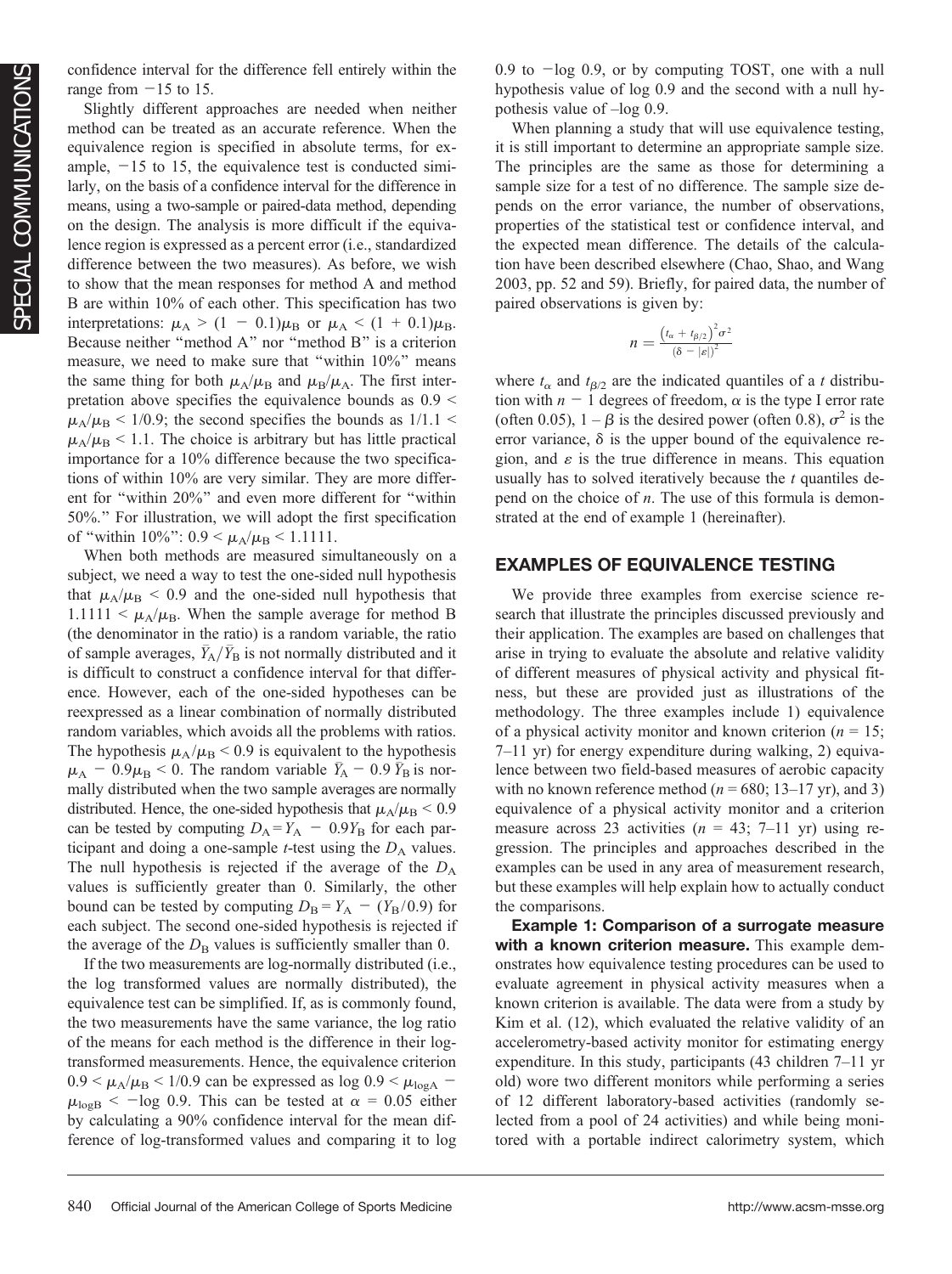served as the criterion measure. The goal in this type of study is to determine if the surrogate accelerometry measure is equivalent to the criterion, indirect calorimetry.

In the first part of this example, we consider one activity, brisk walking. This activity was measured on 15 individuals. The measurements from the activity monitor are made simultaneously with the indirect calorimetry measurement, so the data are paired. The mean MET using indirect calorimetry is 4.34, so to be equivalent using a  $\pm 15\%$  equivalence region requires that the confidence interval for the difference (surrogate measure–reference measure) falls between  $-0.65$ and 0.65 MET. For the activity monitor, the mean MET is 4.16. The SE of the difference is 0.19, so the 90% confidence interval for the difference is  $-0.15$  to 0.52. For this activity, the estimate from the monitor instrument is significantly equivalent to the reference with  $P \le 0.05$  because the 90% confidence interval of  $-0.15$  to 0.52 is completely inside the equivalence region of  $-0.65$  to 0.65.

If the actual  $P$  value for the equivalence test is required, it is important to first calculate the P values for the TOST. For the hypothesis Ha:  $\delta$  < -0.65, the T statistic is computed as  $T = (4.16 - 4.34 - (-0.65))/0.19 = 2.47$ . The associated one-sided  $P$  value is the probability that a  $T$  random variable with  $14^{\circ}$  of freedom is larger than 2.47, which is 0.013. For the hypothesis Hb:  $\delta$  > 0.65, the T statistic is computed as  $T = (4.16 - 4.34 - 0.65)/0.19 = -4.40$ . The associated one-sided  $P$  value is the probability that a  $T$  random variable with  $14^{\circ}$  of freedom is less than  $-4.40$ , which is 0.0003. The P value for the equivalence test is the larger of the two onesided *P* values, i.e., 0.013.

To illustrate that equivalence requires more than just a nonsignificant difference in traditional tests between two measurements, we consider another activity, light calisthenics, which was measured in 19 subjects. The mean MET using indirect calorimetry is 3.77, so the 15% equivalence region is that the difference falls between  $-0.57$  and 0.57. The estimated difference, 0.04, is within that region and the  $P$  value for the usual paired  $t$ -test of no difference is 0.93. However, the SE of the difference is 0.45, which is sufficiently large that the 90% confidence interval  $-0.74$  to 0.83 crosses outside the equivalence region. Hence, the estimate from this instrument is not significantly equivalent  $(P > 0.05)$  for this activity. The P values for the two onesided hypotheses are 0.098 for Ha:  $\delta$  < -0.57, and 0.13 for Hb:  $\delta$  > 0.57, so the *P* value for the equivalence test is 0.13.

The decision about equivalence depends on the definition of the equivalence region. Returning to the brisk walking example, if equivalence was defined more narrowly, for example, as within 10% of the reference measurement, the equivalence region would be  $-0.43$  to 0.43. With this definition of equivalence, the activity monitor cannot be shown to be equivalent to indirect calorimetry. The P values for the TOST for brisk walking are 0.10 and 0.0029, so the P value for the equivalence test is 0.10. Conversely for light calisthenics, if equivalence was considered more liberal, for example, as within 25% of the reference

measurements, the equivalence region would be  $-0.94$  to 0.94. With this definition of equivalence, the activity monitor is significantly equivalent when assessed with light calisthenics. The P values for the TOST are 0.022 and 0.031, so the P value for the equivalence test is 0.031.

When appropriate, the equivalence region can be set up asymmetrically around 0. For example, if underestimating activity is considered more serious than overestimating activity, the equivalence region could be defined as  $-5\%$  to 10% of the reference mean activity. When the equivalence region is defined this way, a surrogate measure with a mean that is 6% lower than the reference cannot be equivalent, but a surrogate that is 6% higher may be equivalent if the estimated difference in means is sufficiently precise.

A key question in this case is to determine how many subjects are needed to demonstrate equivalence within 10% of the reference measurement (i.e., an equivalence region of  $-0.43$  to 0.43). If we consider an  $\alpha = 5\%$  test and want a power of 80%, then  $\beta = 0.2$ , We believe that the error SD will be similar to that seen in the current data, so  $\sigma = 0.74$ . The smallest sample size is when the true mean difference is  $\varepsilon = 0$ . In that situation, the sample size formula for paired data given by Chow, Shao, and Wang (19, pp. 52) is as follows:

$$
n = \frac{(t_{0.95} + t_{0.1})^2 \ 0.74^2}{(0.43 - 0^2)}
$$

In this case, a sample size of  $n = 27$  subjects (26 df for the  $t$  quantiles) is needed. When the true difference is not 0, the appropriate sample size increases considerably. For example, if the true difference is  $\varepsilon = 0.10$  (instead of 0), then a sample size of  $n = 43$  is needed.

Example 2: Comparison of two methods when neither is a reference method. This example will demonstrate the utility of equivalence testing when a known criterion is not available. The example uses data from a study by Saint-Maurice et al. (9), which evaluated the agreement between two common field measures of aerobic fitness in youth. The data set includes a sample of 680 participants (324 boys and 356 girls) 7th through 12th grade that completed two different field based assessments of aerobic capacity as part of their normal physical education programming. One measure is from the Progressive Aerobic Cardiovascular Endurance Run (PACER), and the other is from the established mile run assessment. The validity of both assessments has been well established (20), but they have different measurement characteristics and motivational factors. The PACER test requires that participants complete a series of 20-m shuttle runs at a progressively faster cadence until voluntary exhaustion (similar to a maximal treadmill test). The number of completed laps is then used to predict maximal oxygen consumption using established prediction equations (8). The mile run test is an alternative assessment of aerobic capacity that requires participants to complete a 1-mile distance as quickly as possible with estimates of aerobic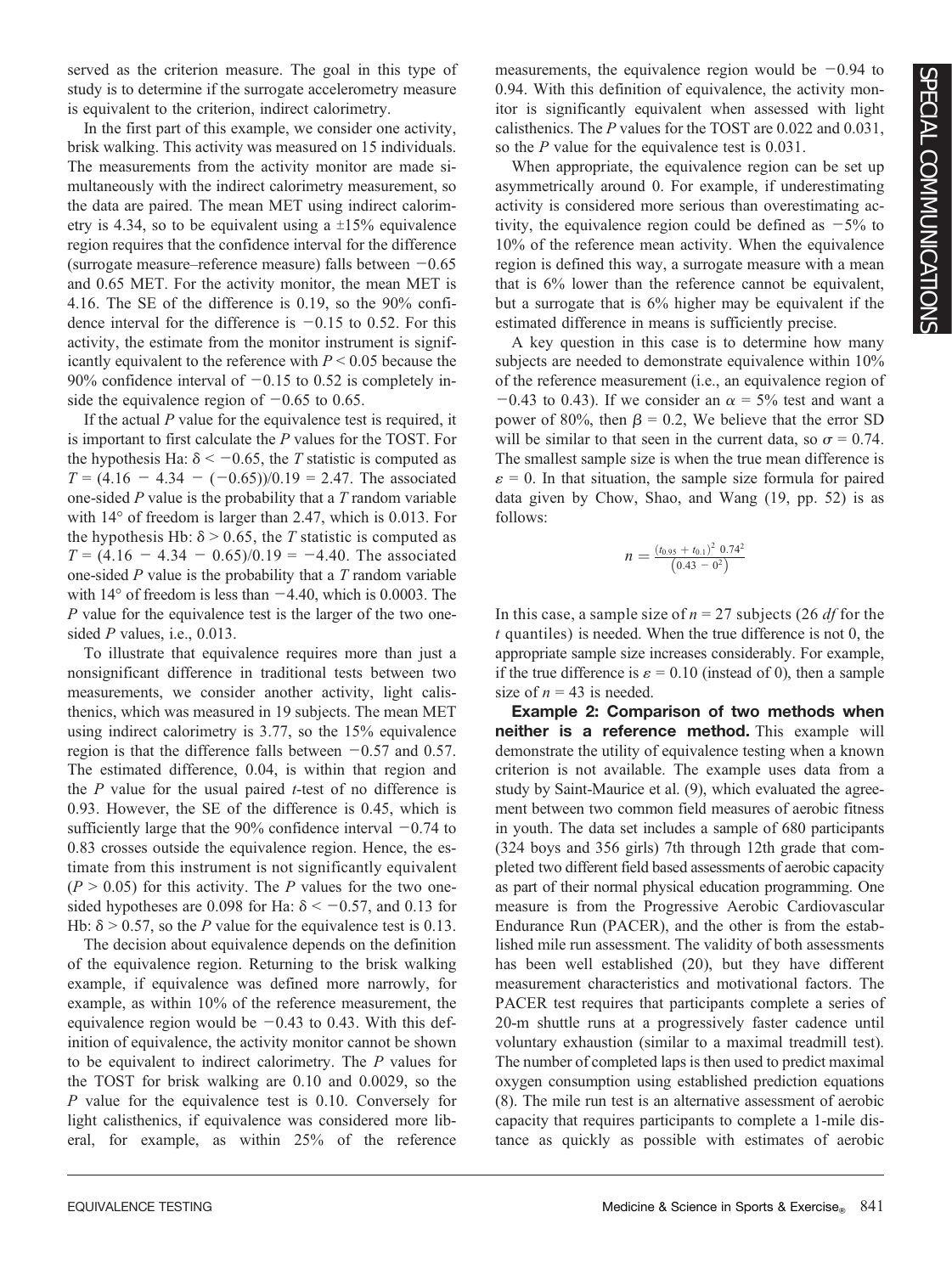TABLE 1. Summary statistics for the pacer and mile run assessments of fitness on 680 school children.

| <b>Statistic</b>  | Average | SF   | T Statistic | One-Sided P Value |
|-------------------|---------|------|-------------|-------------------|
|                   |         |      |             |                   |
| Pacer             | 43.14   | 0.27 |             |                   |
| Mile run          | 43.54   | 0.26 |             |                   |
| <b>Difference</b> | $-0.39$ | 0.20 |             |                   |
| $D_{\rm A}$       | 0.48    | 0.19 | 2.46        | 0.0070            |
| $D_{\rm B}$       | $-1.28$ | 0.20 | $-6.50$     | $<$ 0.0001        |

Both pacer and mile run values are expressed as  $VO<sub>2</sub>$  for comparability. D<sub>A</sub> and D<sub>B</sub> statistics are the quantities used in each one-sided test.

capacity determined on the basis of a prediction algorithm developed by Cureton et al. (21). To evaluate the agreement between the two assessments, youth completed both tests (within 10 d of each other) in a counterbalanced design. Both tests provide the same outcome indicator of aerobic capacity ( $\overline{VO}_2$  in mL·kg<sup>-1</sup>·min<sup>-1</sup>), but neither can be considered a true criterion. Thus, this data set provides a useful example to demonstrate an equivalence test when neither method is a reference.

Summary statistics for the PACER and mile run assessments of fitness are shown in Table 1. The mean difference of  $-0.39$  mL·kg<sup>-1</sup>·min<sup>-1</sup> is approximately 1% of the mean for each method. Because of the large sample size, we will consider differences of up to 2% as equivalent. That means the null hypothesis is that  $\mu_{\text{pace}}/\mu_{\text{mile}} < 0.9800$  or 1.0204  $<$  $\mu_{\text{pace}}/\mu_{\text{mile}}$ . As described previously, we compute  $D_A = Y_{\text{pace}} 0.98Y_{\text{mile}}$  for each participant and do a one-sample t-test using the  $D_A$  values. We also compute  $D_B = Y_{\text{pacer}}$  –  $1.0204Y<sub>mile</sub>$  for each participant and do a second one-sample t-test using the  $D<sub>B</sub>$  values. The T statistic for the one-sided test of  $D_A$  is large and the T statistic for the one-sided test of  $D_B$  is negative (Table 1), so the  $P$  values for both tests are small (0.0070 for  $D_A$  and <0.0001 for  $D_B$ ). The P value for the equivalence test is the larger of the two  $P$  values from the one-sided tests, that is, 0.0070. There is strong evidence that the two assessments are equivalent.

Example 3: Comparison of surrogate and reference measures for many activities. This example is based on the same data used for example 1 from Kim et al. (12), but highlights how equivalence testing can be used to assess overall agreement across a range of indicators or comparisons. A common strategy in research on activity monitors is to examine the validity for individual activities (often termed "point estimates"), but this has limited value because the overall goal is typically to determine the overall accuracy for an array of activities. Instead of testing mean equivalence for each separate activity, we really want to capture a single evaluation of equivalence that takes into account all of the activities. When there is a reference measure, one way to do this is to fit a regression model, surrogate =  $\beta_0 + \beta_1$ , to the pairs of values (reference mean, surrogate mean) for each activity. If the surrogate method is equivalent to the reference method across multiple activities, then the intercept of this regression,  $\beta_0$ , is close to 0 and the slope,  $\beta_1$  is close to 1.

The average of the estimates from the surrogate monitor and the indirect calorimetry system for each of the tested

activities are plotted in Figure 2. The estimated regression line predicting the surrogate mean measurements from the reference mean measurements has an intercept of  $-1.23$  and slope of 1.06 (Table 2). The intercept is not significantly different from 0 ( $P = 0.0608$ ), and the slope is not significantly different from 1 ( $P = 0.69$ ). The correlation of surrogate and reference means across the 23 activities is 0.82 ( $P < 0.0001$ ). Using the traditional null hypotheses of no difference, it seems that the average activity measured by the surrogate monitor is similar to that measured by indirect calorimetry.

As with a single comparison of means, failing to reject a traditional null hypothesis (such as intercept  $= 0$  and/or slope = 1) does not demonstrate equivalence. Robinson et al. (22) propose using equivalence tests and concluding equivalence when the intercept is equivalent to 0 and the slope is equivalent to 1. To claim equivalence across the array of activities at  $\alpha = 0.05$  requires that two 90% confidence intervals, one for the intercept and one for the slope, fall inside their respective equivalence regions. Robinson et al. (22) suggested regression-based equivalence regions as  $\pm 10\%$  of the reference mean for the intercept and 0.9 to 1.1 for the slope (i.e.,  $\pm 10\%$  of the slope of 1 that would be expected for equal means on the two measures). As before, conclusion(s) about equivalence depends on the choice of equivalence region, which should be informed by its clinical or practical relevance or subject-matter considerations.

We recommend a revision of the Robinson et al. (22) approach when assessing physical activity monitors. When a regression is fit to data points where the  $X$  values are the mean reference measurement for an activity, the regression intercept estimates the mean surrogate measure when the reference measure equals 0. For physical activity, this  $X$ value is on the edge of possible values and is quite likely to be far outside a relevant range of activity. We recommend



FIGURE 2—Plot of the mean measurements for the reference method and the surrogate method for 23 activities. The solid line is the fitted regression line. The dashed line shows equality of the two measurements.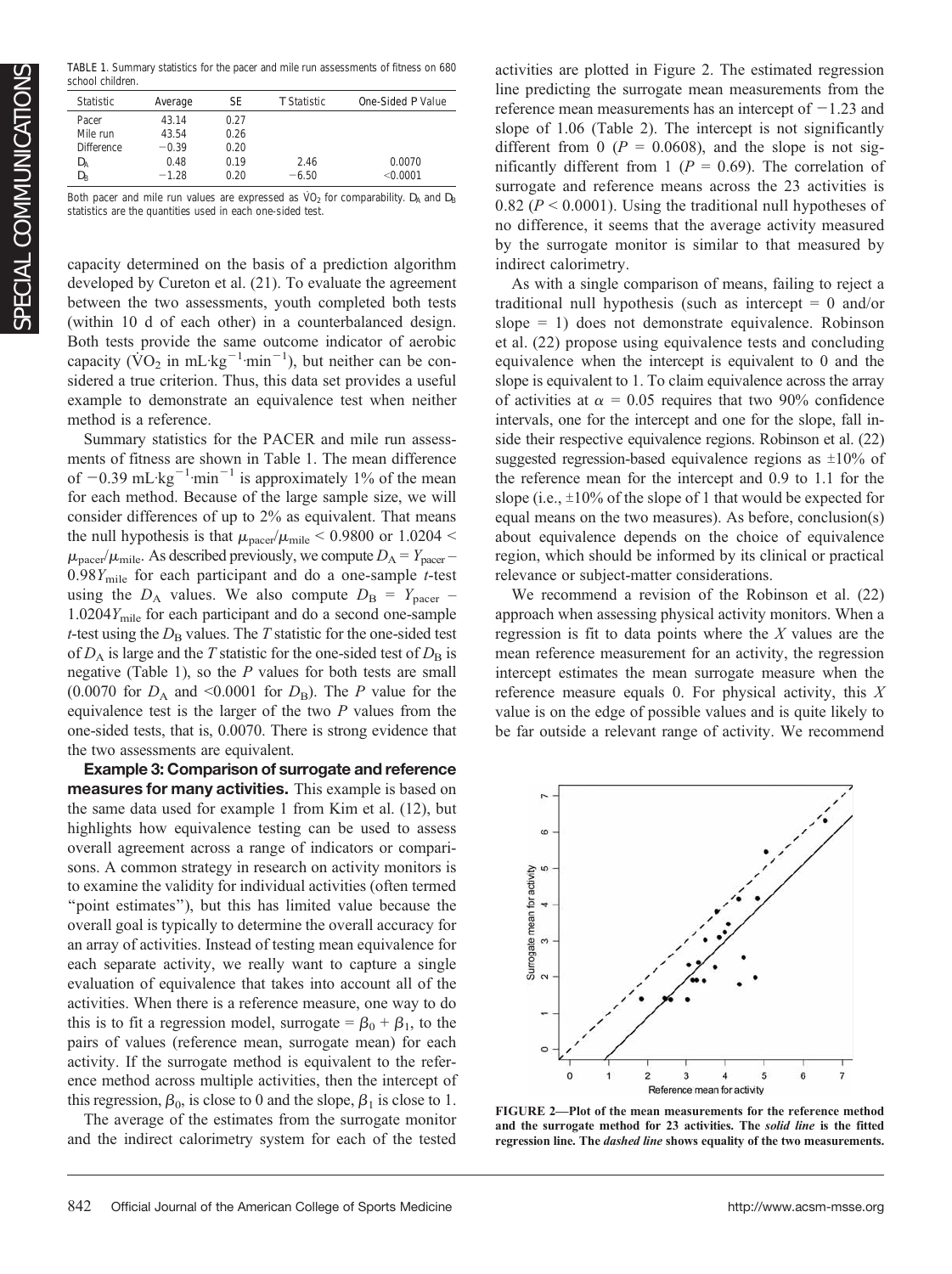TABLE 2. Results from regression of mean novel measurement on mean reference measurement for 23 activities.

|                         |             | Intercept |                    |          | Slope |              |  |
|-------------------------|-------------|-----------|--------------------|----------|-------|--------------|--|
| Model                   | Estimate    | cг<br>ЪE  | 90% CI             | Estimate | cг    | 90% CI       |  |
| Unadjusted              | 1.23<br>- 1 | 0.62      | $-2.31$ to $-0.16$ | . 06     | 0.16  | 0.79 to 1.34 |  |
| Adjusted X and Y values | $-0.99$     | 0.16      | $-1.28$ to $-0.71$ | .06      | 0.16  | 0.79 to 1.34 |  |

CI, confidence interval.

centering the  $X$  values by subtracting the overall reference mean (averaged over all activities) from the mean reference values. The intercept now describes an average activity. To maintain an intercept of 0 when two methods are equivalent, the overall reference mean (average  $X$ ) is also subtracted from all Y values. The regression slope is unchanged by centering. Table 2 illustrates effects of this adjustment on the estimated regression intercept and slope.

We evaluate equivalence for the collection of activities using both regressions. We use the equivalence regions suggested by Robinson et al. (22) which for the slope is 0.9 to 1.1. The overall average of all 23 activities is 3.73 MET, so the intercept equivalence region is  $-0.37$  to 0.37. The 90% confidence intervals for both the intercept and the slope (Table 2) cross outside their respective equivalence regions, so we have not demonstrated equivalence. The adjusted regression leads to the same conclusion (Table 2). The intercept is more precisely estimated in the adjusted regression (Table 2), but the confidence interval for the intercept now falls completely outside its equivalence region. The null hypothesis of nonequivalence cannot be rejected. Although the intercept and slope are not significantly different from their target values, the estimates of those parameters are not sufficiently precise to show equivalence.

When a  $P$  value is required for the regression test of equivalence, it is essential to examine the individual tests that associated with the 90% confidence interval. The regression test of equivalence requires four one-sided tests: two that compare the intercept with its equivalence region and two that compare the slope with its equivalence region. The intersection–union test principle (18) says that the  $P$  value for the equivalence test is the largest of the  $P$  values from these four one-sided tests. Using the adjusted regression, the P values for the one-sided tests of the intercept are 1.000 and  $\leq 0.0001$  and the P values for the one-sided tests of the slope are 0.16 and 0.41. Hence, the P value for the equivalence test of both the intercept and slope is 1.000.

The statistical methods used to estimate the 90% confidence interval or test one-sided hypotheses can be simple when appropriate or complicated when necessary. For example, different numbers of subjects completed each activity, from a minimum of 6 subjects to a maximum of 36 subjects. Thus, the activity means for the activities done by large numbers of subjects are more precisely estimated. This can be accounted for by fitting a meta-regression mixed model (23). The results of fitting that mixed model are estimates and confidence intervals for the intercept and the slope. For these data, the consequences of unequal numbers

of observations for each activity are minor: the 90% confidence intervals from the mixed model with the adjusted X and Y,  $-1.19$  to  $-0.68$  for the intercept and 0.75 to 1.32 for the slope, are almost the same as those from the simple regression model. The important point is that once confidence intervals are available, the evaluation of equivalence can be done without considering the details of how those intervals were computed.

## **DISCUSSION**

Science progresses through incremental advances in knowledge as well as through improved methods for evaluating and studying phenomena. Researchers often follow methods used in past studies, but this has limitations if the past methods are inherently flawed. This article documents that there are major limitations to the ''standard'' methods used to evaluate validity and measurement agreement in exercise science and physical activity research. The key point is that traditional tests of differences (e.g., ANOVA and t-tests) are inappropriate for evaluating agreement. Significant correlations are not sufficient to document validity, and failing to show a difference between two methods does not demonstrate that measures are equivalent. There are numerous examples in the exercise science literature of validity being inferred on the basis of inappropriate analyses, and it is particularly concerning when results from poorly conducted studies get cited as evidence and become further reinforced in the literature over time. To advance clinical and research practice, more attention needs to be paid to the selection of statistical tests being used.

The present study documents the advantages and specific applications of equivalence testing (as opposed to tests of differences) for evaluating measurement agreement. A number of recent articles provide research-based examples of the specific advantages and applications of equivalence tests for methodological comparisons (7,8,10,12,13,15,17,22,24), but the present article provides the background and concepts needed to promote broader adoption and utilization in measurement research.

This article focused on average equivalence by providing specific examples of how equivalence testing can be used in different types of exercise science research. Examples of the applications were provided for evaluating the utility of field measures of physical activity and physical fitness, but the method has applications for any realm of measurement research focused on agreement. Although equivalence testing should not be used alone to define agreement, if reported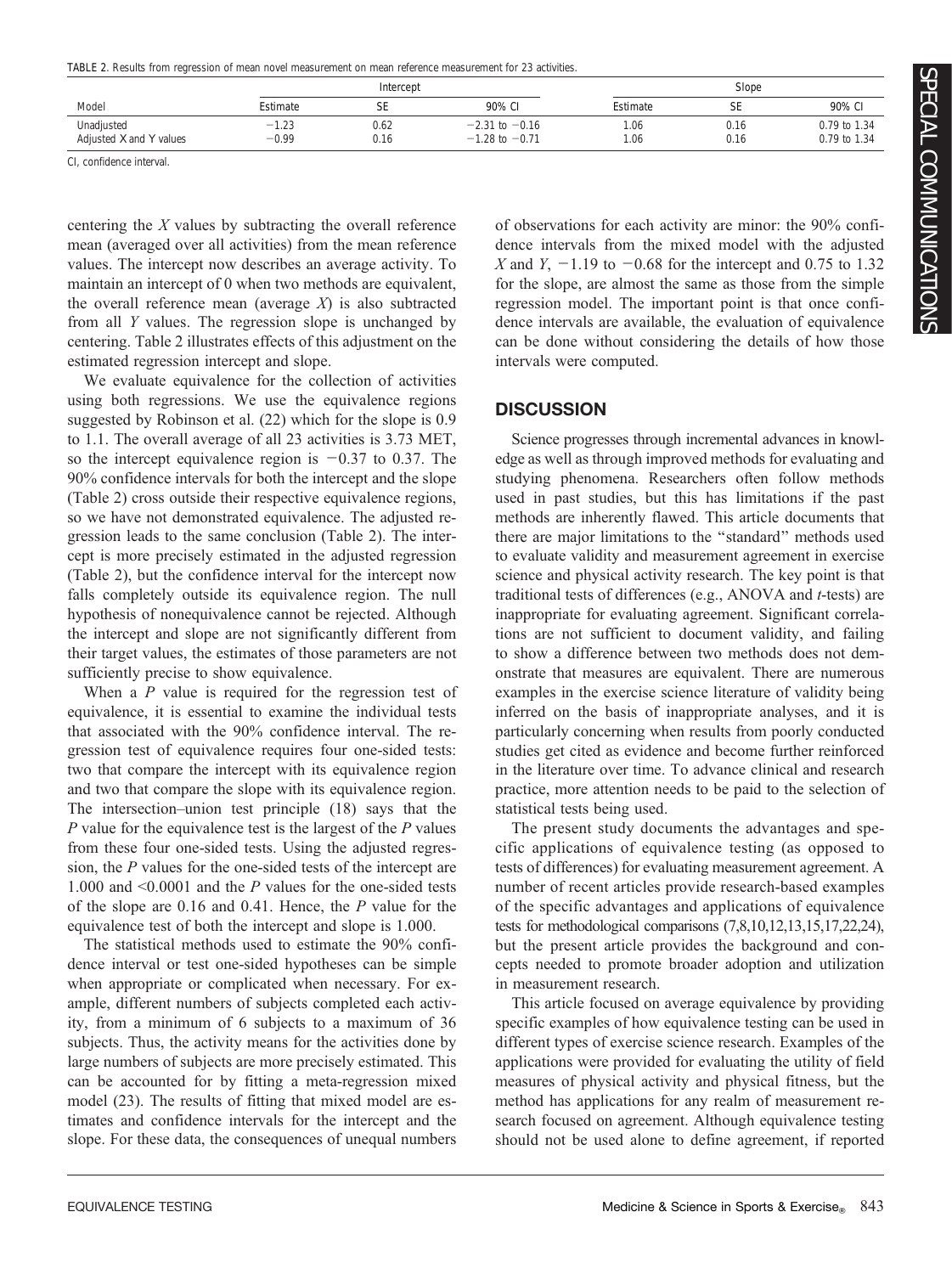consistently in validation studies, this approach would facilitate systematic reporting and evaluations of different measurement instruments and methods. To facilitate adoption of the method, sample SAS code and R code (and associated Excel data files) are provided for each of the examples presented in the text (see Supplemental Digital Content, Code and Data.zip, [http://links.lww.com/MSS/B100\)](http://links.lww.com/MSS/B100).

A few additional comments are warranted to help ensure appropriate use of these methods. A challenge for some in interpreting equivalence tests is that (like a Bland–Altman plot) the visual examination of the confidence intervals can seem somewhat subjective. However, this is not the case with equivalence tests because the ranges are determined and judged empirically. As described, P values can be computed for equivalence tests, but we very strongly recommend reporting the confidence interval because it provides much more information than the  $P$  value. However, if statistical significance is defined using traditional methods (i.e., a P value of  $\leq 0.05$ ), this translates to reporting 90% confidence intervals when evaluating equivalence. In most situations, the confidence interval is easier to obtain from statistical software. The one commonly occurring exception is when equivalence is expressed in terms of a ratio without a known criterion value (e.g., example 2). In that case, it is easy to construct tests for specific ratios but more difficult to estimate a confidence interval for the ratio.

It is important to acknowledge that the concept of ''statistical equivalence'' is heavily influenced by the choice of the equivalence region. This should be determined by the intended use of the surrogate measure. Some guidelines are available from other application areas. The US Food and Drug Administration requires that a proposed generic drug satisfies an average equivalence comparison to a patented drug, which is the reference measure, with an equivalence region of 80% to 125% (25). The US Occupational Safety and Health Administration has an individual-like equivalence criterion that at least 90% of surrogate measurements be within 75% to 125% of a reference measurement, with 95% confidence (26).The Food and Drug Administration bioequivalence criterion is the result of practical experience and extensive discussions between drug developers and regulators. The appropriate choice, or choices, of equivalence region for exercise science research depend on the application. Readers should understand that the selection of confidence interval for equivalence is arbitrary in the same way as the selection of  $P < 0.05$  is arbitrary for significance tests.

In conclusion, the present study provides a detailed background on equivalence testing and its potential to advance measurement research in exercise science. The rationale for this approach has been well documented, but further discussions are needed toward reconciling how to best use this information to guide researchers developing/testing new measures and researchers interested in the direct applications of these same measures. A good illustration of such efforts includes those aimed at standardizing procedures for measure selection or those aimed at harmonizing activity outcomes generated by different measures of physical activity (27,28). Similar efforts could be applied to develop standardized approaches for evaluating new and existent measures of physical activity or fitness while providing clear documentation for the implications (regarding measurement error) of choosing one measure over another. Thus, this framework could demonstrate value for improving the quality of the measures employed in exercise science research.

The authors declare no conflicts of interest. There were no sources of funding contributing to this article.

The manuscript was conceived over many years of conducting collaborative measurement agreement research in the Physical Activity and Health Promotion Lab at Iowa State University ([www.](http://www.physicalactivitylab.org) [physicalactivitylab.org\)](http://www.physicalactivitylab.org). Sample data files along with associated code for each of the three examples (in R and SAS) is available on the Web site to facilitate adoption and utilization of the methods. The results of the study are presented clearly, honestly, and without fabrication, falsification, or inappropriate data manipulation, and statement that results of the present study do not constitute endorsement by the American College of Sports Medicine.

#### **REFERENCES**

- 1. Zaki R, Bulgiba A, Ismail R, Ismail NA. Statistical methods used to test for agreement of medical instruments measuring continuous variables in method comparison studies: a systematic review. PLoS One. 2012;7(5):e37908.
- 2. Bland JM, Altman DG. Statistical methods for assessing agreement between two methods of clinical measurement. Lancet. 1986;1(8476):307–10.
- 3. Bland JM, Altman DG. Measuring agreement in method comparison studies. Stat Methods Med Res. 1999;8(2):135–60.
- 4. Staudenmayer J, Zhu W, Catellier DJ. Statistical considerations in the analysis of accelerometry-based activity monitor data. Med Sci Sports Exerc. 2012;44(1 Suppl 1):S61–7.
- 5. Hopkins WG, Marshall SW, Batterham AM, Hanin J. Progressive statistics for studies in sports medicine and exercise science. Med Sci Sports Exerc. 2009;41(1):3–13.
- 6. Saint-Maurice PF, Kim Y, Hibbing P, Oh A, Perna F, Welk GJ. Calibration and validation of the youth activity profile: the FLASHE study. Am J Prev Med. 2017;52(6):880–7.
- 7. Saint-Maurice PF, Welk GJ. Validity and calibration of the youth activity profile. PLoS One. 2015;10(12):e0143949.
- 8. Saint-Maurice PF, Welk GJ, Finn KJ, Kaj M. Cross-validation of a PACER prediction equation for assessing aerobic capacity in Hungarian youth. Res Q Exerc Sport. 2015;86(1 Suppl):S66-73.
- 9. Saint-Maurice PF, Anderson K, Bai Y, Welk GJ. Agreement between VO2peak predicted from PACER and one-mile run timeequated laps. Res  $Q$  Exerc Sport. 2016;87(4):421-6.
- 10. Kim Y, Welk GJ. The accuracy of the 24-h activity recall method for assessing sedentary behaviour: the physical activity measurement survey (PAMS) project. J Sports Sci. 2017;35(3): 255–61.